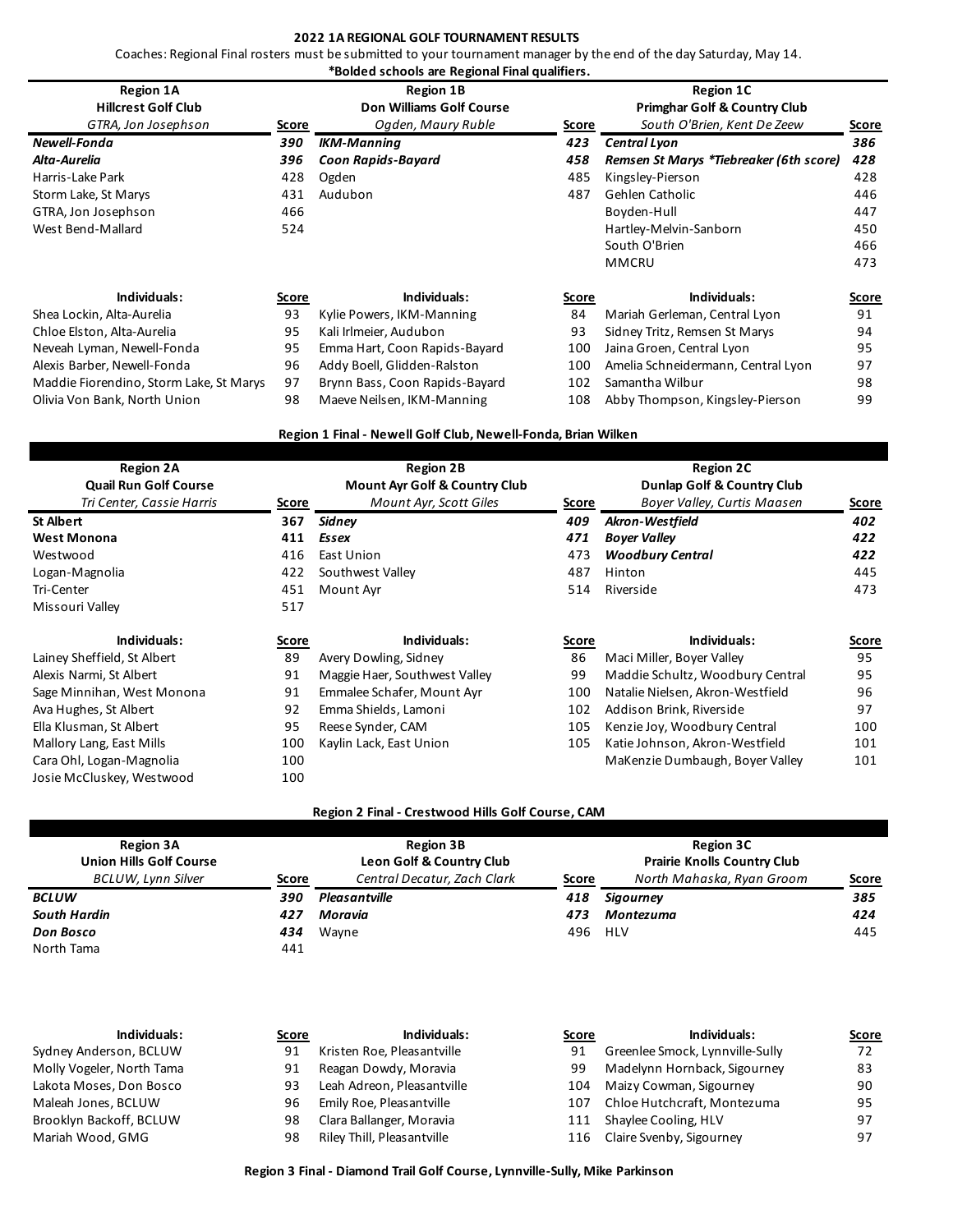| <b>Region 4A</b><br><b>Deerwood Golf Club</b> |              | <b>Region 4B</b><br>Little Bear Country Club |              | <b>Region 4C</b><br><b>Meadowview Golf &amp; Country Club</b> |              |
|-----------------------------------------------|--------------|----------------------------------------------|--------------|---------------------------------------------------------------|--------------|
| New London, Emily Parks                       | Score        | Midland, Ryan Steines                        | Score        | Springville, Joe Martin                                       | <b>Score</b> |
| <b>New London</b>                             | 383          | West Branch                                  | 394          | East Buchanan                                                 | 413          |
| <b>Winfield-Mt Union</b>                      | 446          | Durant                                       | 423          | lowa Valley                                                   | 414          |
| <b>Highland</b>                               | 463          | Easton Valley                                | 426          | Regina                                                        | 424          |
| Wapello                                       | 554          | North Cedar                                  | 427          | Springville                                                   | 429          |
|                                               |              | Cascade                                      | 474          | North Linn                                                    | 437          |
|                                               |              | <b>Bellevue</b>                              | 480          | Central City                                                  | 452          |
|                                               |              | Calamus-Wheatland                            | 484          |                                                               |              |
|                                               |              | Midland                                      | 497          |                                                               |              |
| Individuals:                                  | <u>Score</u> | Individuals:                                 | <b>Score</b> | Individuals:                                                  | <u>Score</u> |
| Taylor Phillips, New London                   | 87           | Claire Jarrett, West Branch                  | 93           | Jaden Smith, Iowa Valley                                      | 85           |
| Sophie Malott, New London                     | 92           | Maya Benhart, North Cedar                    | 98           | Sammy Ahrendsen, Alburnett                                    | 90           |
| Emma Nye, New London                          | 99           | Sophia Kouba, West Branch                    | 98           | Bretlyn Decker, Central City                                  | 90           |
| Adrianna Prado, Danville                      | 100          | Alex Poppen, West Branch                     | 99           | Ally Joyce, East Buchanan                                     | 94           |
| Adeline Krotz, Highland                       | 105          | Karissa Hoon, Durant                         | 100          | Brylea Brooks, Central City                                   | 98           |
| Saige Barron, New London                      | 105          | Kaitlyn Kuhl, Easton Valley                  | 101          | Grace Matus, Springville                                      | 99           |

## **Region 4 Final - Heritage Oaks Golf & Country Club, Wapello, Michelle Wade**

| <b>Region 5A</b>                  |              | <b>Region 5B</b>                     |              | <b>Region 5C</b>              |              |
|-----------------------------------|--------------|--------------------------------------|--------------|-------------------------------|--------------|
| <b>Rice Lake Golf Course</b>      |              | <b>Tri City Golf Club</b>            |              |                               |              |
| Lake Mills, Jim Boehmer           | Score        | Postville, Brennan Williams          | <u>Score</u> | Tripoli, Tom Nuss             | <b>Score</b> |
| <b>Bishop Garrigan</b>            | 337          | Edgewood-Colesburg                   | 427          | <b>Grundy Center</b>          | 364          |
| <b>Newman Catholic</b>            | 391          | Starmont                             | 455          | <b>North Butler</b>           | 430          |
| Northwood-Kensett                 | 427          | Postville                            | 462          | Tripoli                       | 436          |
| Lake Mills                        | 429          | South Winneshiek                     | 478          | <b>Wapsie Valley</b>          | 442          |
| Saint Ansgar                      | 449          | Central Elkader                      | 480          | Nashua-Plainfield             | 456          |
| Riceville                         | 501          | Clayton Ridge                        | 489          | West Fork                     | 467          |
|                                   |              | <b>Turkey Valley</b>                 | 527          | <b>AGWSR</b>                  | 492          |
|                                   |              | Maguoketa Valley                     | 565          |                               |              |
| Individuals:                      | <b>Score</b> | Individuals:                         | <b>Score</b> | Individuals:                  | <b>Score</b> |
| Annie Burns, Bishop Garrigan      | 81           | Audrie Helmrichs, Edgewood-Colesburg | 96           | Abbie Lindeman, Grundy Center | 84           |
| Ava Eisenbarth, Bishop Garrigan   | 82           | Hailey Rausch, Edgewood-Colseburg    | 106          | Avery Dirks, Grundy Center    | 85           |
| Emma Davidson, Northwood-Kensett  | 84           | Sydney Baumgartner, Starmont         | 107          | Meg Thompson, North Butler    | 86           |
| Avery Lichter, Bishop Garrigan    | 86           | Haley Frieden, Central Elkader       | 108          | Brylee Hoeg, Grundy Center    | 91           |
| Emma Weiner, Newman Catholic      | 87           | Kylee Whalen, Postville              | 110          | Lauren Funk, Tripoli          | 91           |
| Riley Rosenmeyer, Bishop Garrigan | 88           | Tess Franzen, Turkey Valley          | 110          | Reagan Mulder, North Butler   | 94           |
|                                   |              |                                      |              |                               |              |

**Region 5 Final - Town & Country Golf Club, Grundy Center, Matt Lindeman**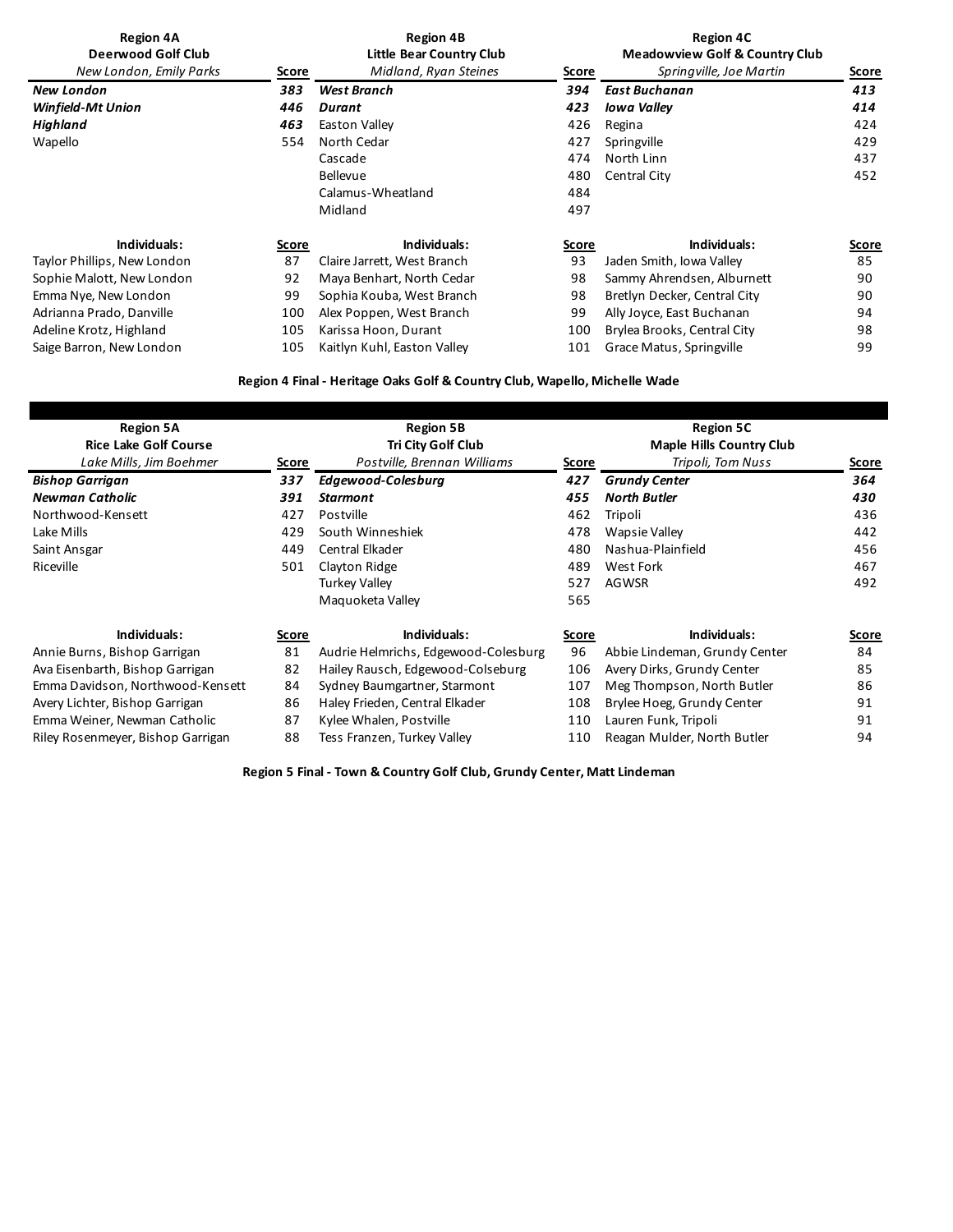### **2022 2A REGIONAL GOLF TOURNAMENT RESULTS**

Coaches: Regional Final rosters must be submitted to your tournament manager by the end of the day Saturday, May 14. \*Bolded schools are Regional Final qualifiers.

| <b>Region 1A</b>                     |              | <b>Region 1B</b>               |       |
|--------------------------------------|--------------|--------------------------------|-------|
| Landsmeer Golf Club                  |              | <b>Belmond Country Club</b>    |       |
| Orange City, Terry Schouten          | Score        | Belmond-Klemme, James Severson | Score |
| West Lyon                            | 398          | <b>New Hampton</b>             | 352   |
| <b>Spirit Lake</b>                   | 400          | <b>Garner Hayfield Ventura</b> | 380   |
| Unity Christian                      | 427          | Emmetsburg                     | 418   |
| Western Christian                    | 452          | Belmond-Klemme                 | 427   |
|                                      |              | <b>Forest City</b>             | 429   |
|                                      |              | <b>Central Springs</b>         | 439   |
|                                      |              | Osage                          | 465   |
|                                      |              | Estherville Lincoln Central    | 468   |
| Individuals:                         | <u>Score</u> |                                |       |
| Elsie Parriott, Spirit Lake          | 92           | Individuals:                   | Score |
| Madison DeJong, West Lyon            | 94           | Sanja Noehl, New Hampton       | 83    |
| Brenna Reinking, West Sioux          | 95           | Lydia Olson, New Hampton       | 83    |
| Lauren Vande Griend, Unity Christian | 98           | Lauren Nuss, New Hampton       | 84    |
| Gianna Klarenbeek, West Lyon         | 100          | Audrey Overgaard, G-H-V        | 86    |
| Macy Button, Spirit Lake             | 101          | Ashlynn Willms, Belmond-Klemme | 94    |
| Keatyn Lorenzen, West Lyon           | 101          | Rylee Frayne, G-H-V            | 97    |

**Region 1 Final - Bear Creek Golf Course, Forest City, Chad Moore**

| <b>Region 2A</b>                  |              | <b>Region 2B</b>                  |              |  |  |
|-----------------------------------|--------------|-----------------------------------|--------------|--|--|
| <b>Holtstein Country Club</b>     |              | <b>Fox Ridge Golf Course</b>      |              |  |  |
| Ridge View, Barry Andersen        | <u>Score</u> | Dike-New Hartford, Cody Eichmeier | <b>Score</b> |  |  |
| <b>Pocahontas Area</b>            | 387          | <b>Dike-New Hartford</b>          | 364          |  |  |
| Okoboji                           | 393          | Sumner-Fredericksburg             | 367          |  |  |
| Clarion-Goldfield-Dows            | 398          | <b>Oelwein</b>                    | 413          |  |  |
| Eagle Grove                       | 412          | Columbus Catholic                 | 414          |  |  |
| Sioux Central                     | 422          | North Fayette Valley              | 455          |  |  |
| Cherokee Washington               | 435          | MFL MarMac                        | 462          |  |  |
| <b>Ridge View</b>                 | 455          |                                   |              |  |  |
| Manson-NW Webster                 | 500          |                                   |              |  |  |
|                                   |              | Individuals:                      | Score        |  |  |
| Individuals:                      | <u>Score</u> | Chloe Bolte, S-F                  | 74           |  |  |
| Kendra Casey, Sioux Central       | 85           | Molly Fereday, Columbus Catholic  | 77           |  |  |
| Nicole Panbecker, Pocahontas Area | 92           | Maryn Bixby, D-NH                 | 85           |  |  |
| Emily Christensen, C-G-D          | 94           | Anna Syharath, D-NH               | 85           |  |  |
| Karina Torress, C-G-D             | 94           | Jillian Beuter, D-NH              | 91           |  |  |
| Piper Willard, Eagle Grove        | 94           | Kendall Riherd, A-P               | 95           |  |  |
| Emma Vohs, Ridge View             | 95           | Morgan Brandt, S-F                | 95           |  |  |
| Carly Janssen, Pocahontas Area    | 95           | Katie Reno, S-F                   | 95           |  |  |

**Region 2 Final - Clarmond Country Club, Clarion-Goldfield-Dows, Jeff Meyer**

| Score | <b>Shenandoah Golf Course</b><br>Shenandoah, Jon Weinrich | Score            |
|-------|-----------------------------------------------------------|------------------|
| 356   | <b>Treynor</b>                                            | 372              |
| 400   | Panorama                                                  | 424              |
| 434   | Shenandoah                                                | 436              |
| 438   | Red Oak                                                   | 450              |
| 486   | Clarinda                                                  | 452              |
| 504   | Underwood                                                 | 473              |
| Score | Individuals:                                              | Score            |
| 83    | Madeline Lewis, Treynor                                   | 82               |
| 87    | Brooklynn Currin, Treynor                                 | 85               |
| 93    | Filipa Bobber, Panorama                                   | 89               |
| 93    | Morgan McGargill, Shenandoah                              | 95               |
| 95    | Gabby Welberg, Panorama                                   | 97               |
| 96    | Adelia Lydon, Red Oak                                     | 101              |
| 96    |                                                           |                  |
|       |                                                           | <b>Region 3B</b> |